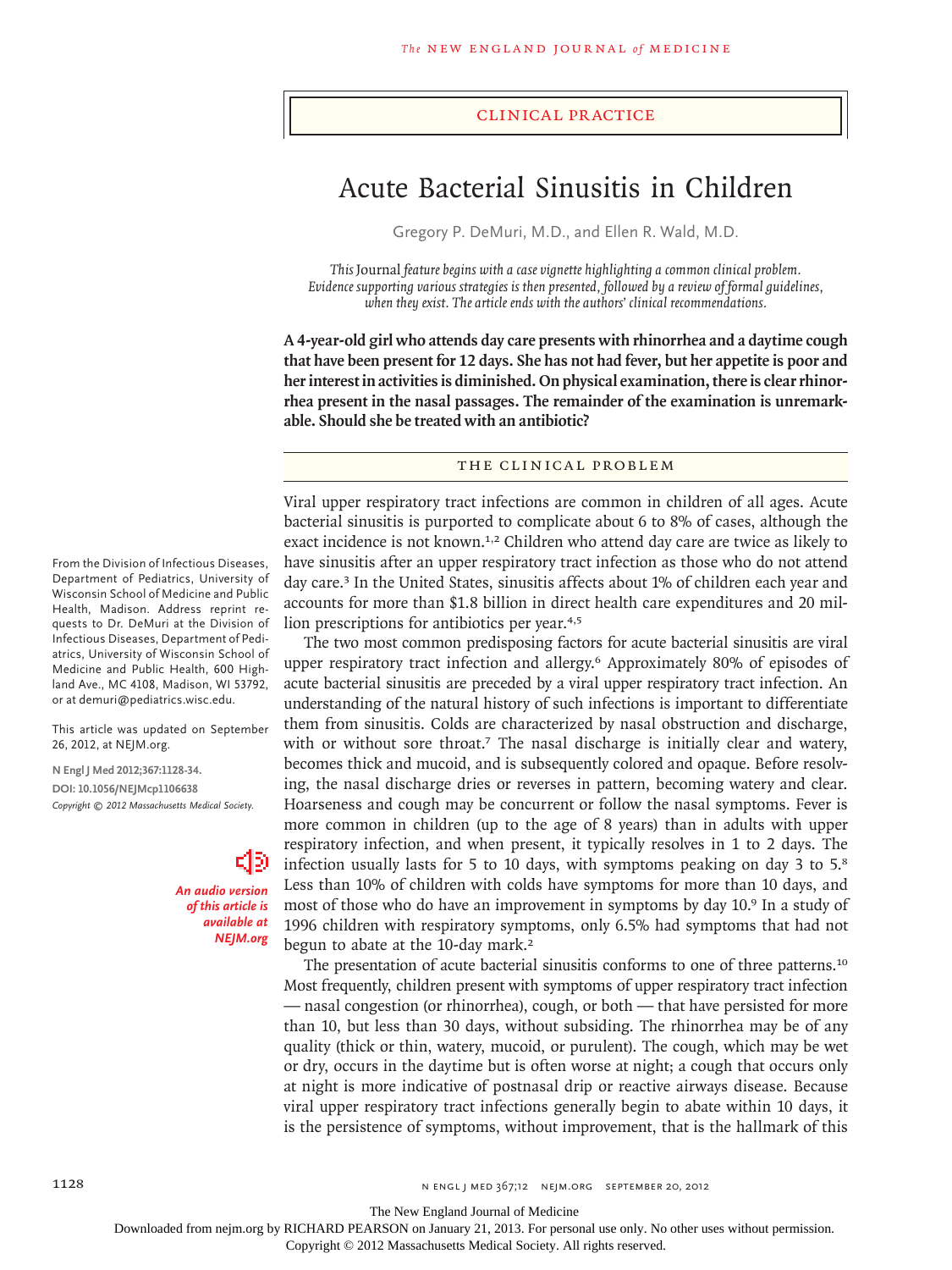#### **key Clinical points**

#### **Acute Bacterial Sinusitis in Children**

- In most instances, acute bacterial sinusitis in children follows a viral upper respiratory infection.
- Sinusitis in children has three predictable patterns of presentation: persistent, severe, and worsening symptoms.
- The diagnosis of acute bacterial sinusitis should be made on the basis of the history, generally without the use of imaging studies.
- *Haemophilus influenzae* appears to have become more common and *Streptococcus pneumoniae* less common as causes of acute bacterial sinusitis in children.
- Rates of beta-lactamase production in *H. influenzae* have increased in many geographic areas.
- Studies of the use of antimicrobial agents have had conflicting results, but findings generally support treatment.
- Amoxicillin–clavulanate should be considered as the first-line treatment for sinusitis in children.

presentation. On physical examination, the child may appear only mildly ill. Fever, if present, is low grade. The nasal mucosa is erythematous, and discharge may be visible on the nasal turbinates.

The second pattern is characterized by severe symptoms at onset. Children present with a high temperature (≥38.5°C) of at least 3 to 4 days' duration<sup>11</sup> — a longer period than the 1 to 2 days that is typical of a viral upper respiratory tract infection. Fever is accompanied by rhinorrhea that is purulent (thick, colored, and opaque).

The third pattern is characterized by worsening symptoms after an initial improvement (i.e., a biphasic illness).12 Worsening symptoms, which typically become manifest about a week after the onset of the illness, include new fever and an increase in nasal discharge, daytime cough, or both.

Complications of sinusitis are infrequent, but they may result from the anatomical proximity of the paranasal sinuses to the brain and orbit. These complications may be extracranial, including periorbital inflammatory edema, subperiosteal abscess, orbital cellulitis, orbital abscess, and Pott's puffy tumor (a subperiosteal abscess of the frontal bone), or intracranial, including subdural empyema, epidural or brain abscess, meningitis, and venous sinus thrombosis.13 Trials of antibiotic therapy have not been powered to assess whether treatment with antimicrobial agents reduces the rate of complications.

The pathogenesis of sinusitis involves three components: obstruction of the sinus ostia, decreased mucociliary clearance, and the development of viscous secretions. Because the mucosa of the sinuses is directly continuous with the mucosa of the nasal cavity, inflammation of the sinus mucosa is common during a viral upper respiratory tract infection. In most patients this inflammatory response resolves spontaneously, but occasionally, obstruction of the sinus ostia, thickening of secretions, or impairment of the mucociliary apparatus occurs, promoting the conditions needed for bacterial growth.

## STRATEGIES AND EVIDENCE

## **Evaluation**

Acute bacterial sinusitis in children is diagnosed on the basis of the history, with the use of the criteria listed in Table 1.2,3,14 Imaging studies (plain-film radiography, computed tomography [CT], magnetic resonance imaging [MRI], and ultrasonography) show signs of sinus inflammation but are not recommended in patients with uncomplicated infection, given the low specificity of these studies. A high frequency of abnormal findings has consistently been reported for sinus imaging in patients with uncomplicated viral upper respiratory tract infection.15-20 For example, in a study in which CT was performed in young adults 48 to 96 hours after the onset of a common cold,<sup>16</sup> abnormal findings (consistent with mucosal inflammation) in the paranasal sinuses were reported in more than 80% of patients. Imaging studies cannot distinguish inflammation caused by viruses from that caused by bacteria.

The New England Journal of Medicine

Downloaded from nejm.org by RICHARD PEARSON on January 21, 2013. For personal use only. No other uses without permission.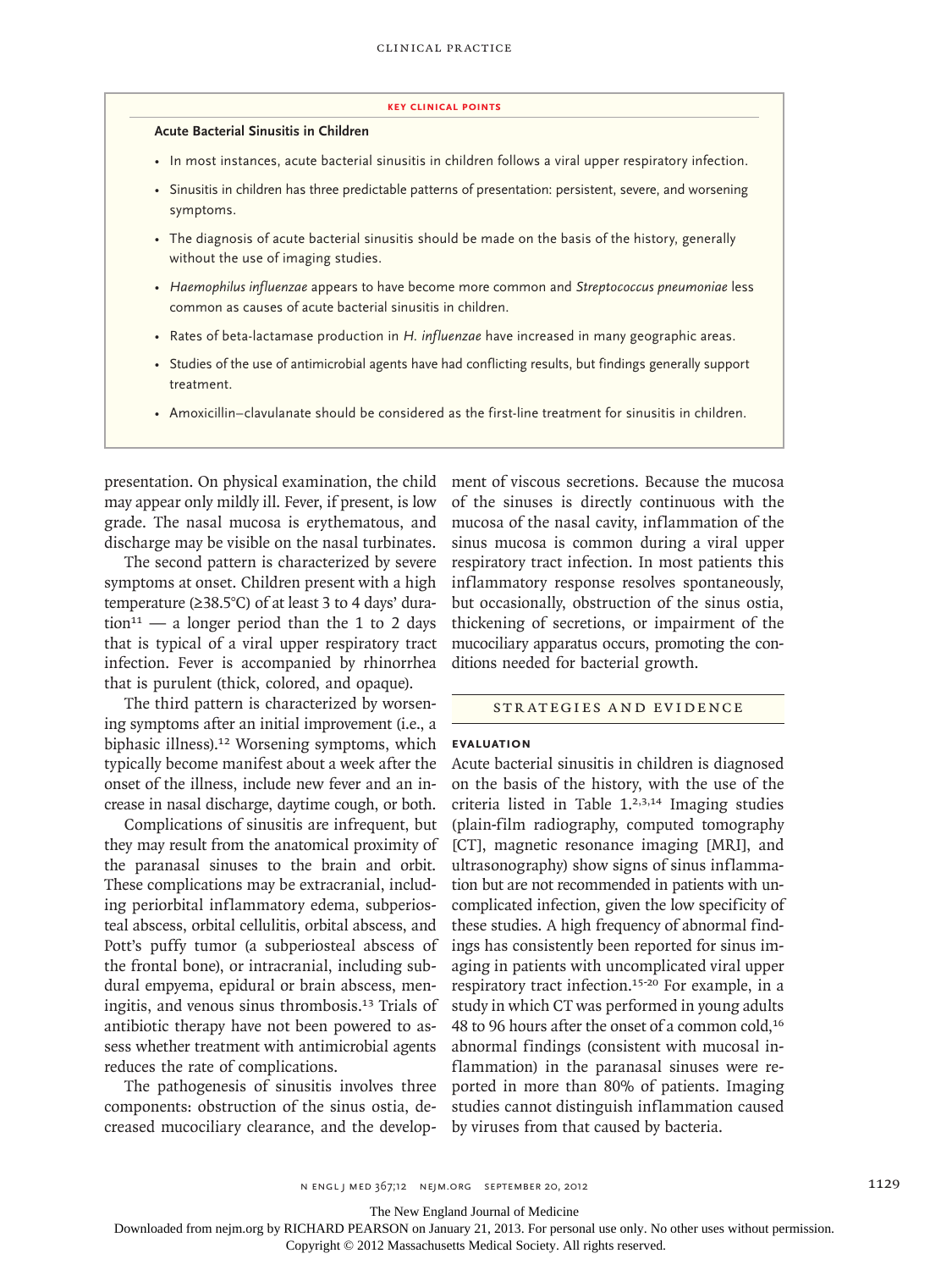| Table 1. Clinical Criteria for the Diagnosis of Acute<br><b>Bacterial Sinusitis.</b>                                                         |
|----------------------------------------------------------------------------------------------------------------------------------------------|
| Persistent symptoms<br>Nasal congestion, rhinorrhea, or cough                                                                                |
| $\geq$ 10 Days' duration without improvement                                                                                                 |
| Severe symptoms<br>Temperature $\geq$ 38.5°C for 3–4 days<br>Purulent rhinorrhea for 3-4 days                                                |
| Worsening symptoms<br>Return of symptoms after initial resolution<br>New or recurrent fever, increase in rhinorrhea,<br>or increase in cough |

Although imaging is not indicated for the purpose of diagnosing bacterial sinusitis, it may be useful in ruling out the diagnosis when the findings are normal.<sup>21</sup> CT or MRI is warranted in patients with symptoms or signs suggesting complicated sinusitis (e.g., severe headache, seizures, focal neurologic deficits, periorbital edema, or abnormal intraocular muscle function) and may show drainable fluid collections within the cranium or the orbit.

## **Antimicrobial Therapy**

The role of antibiotic therapy in acute bacterial sinusitis is controversial. Of four randomized, placebo-controlled trials of antimicrobial agents for the treatment of sinusitis in children,  $2,14,22,23$ two showed no benefit of antibiotic therapy.22,23 In one of the trials with negative findings, a subtherapeutic dose of cefuroxime axetil was used, and the majority of the patients had symptoms for fewer than 10 days.<sup>23</sup> In the other trial,<sup>22</sup> enrolled children had symptoms for at least 10 days, but many of the children had a history of asthma or allergies (which may have confused the diagnosis and affected the response to treatment), the use of symptomatic treatments was permitted (which may have obscured the benefits of the study drug), and the doses of amoxicillin and amoxicillin–clavulanate that were used may have been too low to eradicate *Streptococcus pneumoniae*. The major outcome measure was a score based on symptoms rather than an a priori definition of treatment failure or cure.

A more recent trial compared the use of highdose amoxicillin–clavulanate with placebo in 58 children between 1 and 10 years of age who had persistent, worsening, or severe symptoms. On assessment 14 days after the start of therapy, patients randomly assigned to active treatment (90 mg of amoxicillin and 6.4 mg of clavulanate per kilogram of body weight per day, administered in two doses) were less likely to have treatment failure (14%, vs. 68% with placebo); the number of patients who would need to be treated to prevent one case of treatment failure was 3 (95% confidence interval, 1.7 to 16.7). Adverse events (most frequently, diarrhea) were more common in children receiving the antibiotic than in those receiving placebo (44% vs. 14%) and resulted in discontinuation of antibiotic therapy in 3 of 28 (11%) children.<sup>2</sup>

The fourth trial compared amoxicillin (40 mg per kilogram per day, administered in three doses), amoxicillin–clavulanate (40 mg of amoxicillin and 10 mg of clavulanate per kilogram per day, administered in three doses), and placebo. This trial showed a benefit in both groups receiving antibiotic therapy. Cure was noted by day 3 in 45% of the children receiving an antibiotic and 11% of those receiving placebo and by day 10 in 65% and 40%, respectively. The cure rates for amoxicillin (67%) and amoxicillin–clavulanate (64%) were not significantly different. However, this study was conducted before the introduction of pneumococcal conjugate vaccine.<sup>14</sup>

Selecting an appropriate antimicrobial agent for the treatment of sinusitis requires knowledge of the probable infecting pathogens and their resistance patterns. Two studies conducted decades ago involving maxillary sinus aspiration in children presenting with sinus symptoms of 10 to 30 days' duration24,25 identified *S. pneumoniae* as the predominant bacterium (detected in 40% of all isolates), followed by nontypable *Haemophilus influenzae* and *Moraxella catarrhalis* (each detected in 20% of all isolates), and, less frequently, other bacteria (group A streptococcus, group C streptococcus, *Eikenella corrodens,* peptostreptococcus, and alpha-hemolytic streptococcus). Respiratory viruses, including parainfluenza, adenovirus, rhinovirus, and influenza virus, were isolated infrequently with the use of traditional viral culture.25,26

No known recent studies of sinus aspiration have been conducted to determine whether the microbiologic nature of acute bacterial sinusitis has changed in the past three decades.<sup>24</sup> Culture of fluid from the middle ear (which is a paranasal sinus) obtained by means of tympanocentesis from children with acute otitis media may serve as a

The New England Journal of Medicine

Downloaded from nejm.org by RICHARD PEARSON on January 21, 2013. For personal use only. No other uses without permission.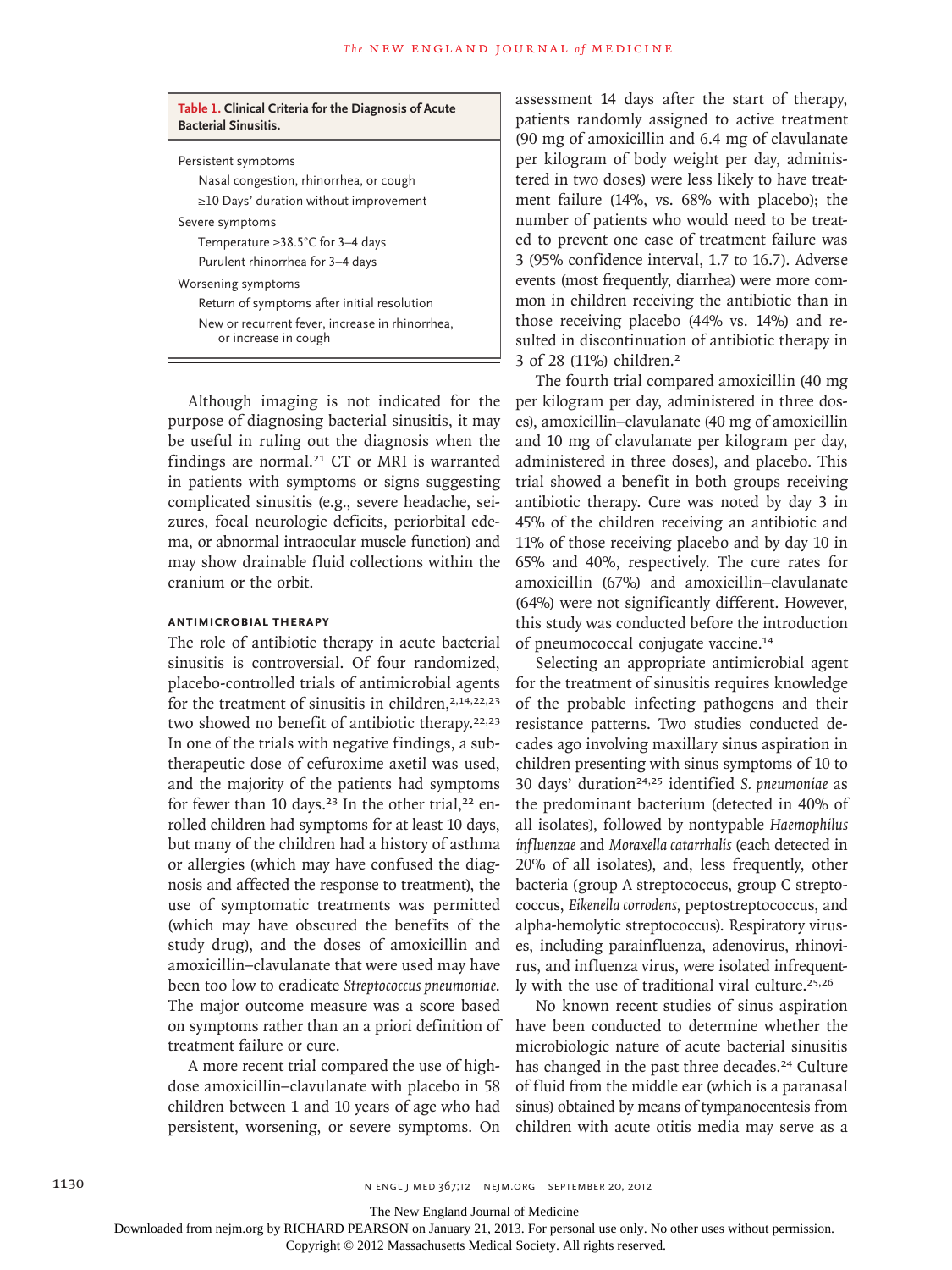surrogate for culture in the other paranasal sinuses.27 Studies conducted within the past 10 years or so have documented a decrease in the relative proportion of cases of acute otitis media caused by *S. pneumoniae,* a finding attributable to the introduction of the 7-valent and 13-valent pneumococcal conjugate vaccines (PCV7 and PCV13, respectively).28-30 The rate of isolation of nontypable *H. influenzae* has increased correspondingly.<sup>28</sup>

The choice of antibiotic must take into account not only the probable infecting flora but also resistance patterns, which vary over time and according to geographic location. Rates of resistance to penicillin among *S. pneumoniae* isolates are typically 10 to 15% but may be as high as 50% in some areas.31,32 Similarly, rates of betalactamase production among *H. influenzae* isolates range from 10 to 68%<sup>33-35</sup> (and Glode M: personal communication). *M. catarrhalis* produces betalactamase nearly 100% of the time. The resistance of sinus pathogens to macrolides is increasing. The rates of resistance to azithromycin range from 22 to 63% for *S. pneumoniae*, and resistance rates as high as 100% have been reported for *H. influenzae*. 30,31,33,36,37 Approximately one quarter of all *H. influenzae* isolates and half of *S. pneumoniae* isolates show resistance to trimethoprim–sulfamethoxazole.33 The fluoroquinolones, such as levofloxacin and moxifloxacin, have a high level of activity against both *S. pneumoniae* and *H. influenzae* when isolated from respiratory specimens, but these medications are not routinely recommended because of concerns about toxicity, cost, and emerging resistance.<sup>31,32</sup> Linezolid has excellent activity against *S. pneumoniae,* including penicillin-resistant strains, but it lacks activity against *H. influenzae* and *M. catarrhalis*. 32

Amoxicillin–clavulanate, typically administered in doses of 90 mg per kilogram per day, has the most comprehensive in vitro coverage of the bacteria that cause sinusitis and should be considered first-line treatment for acute bacterial sinusitis, particularly since rates of beta-lactamase–producing *H. influenzae* are increasing in many geographic areas. Amoxicillin alone may be used as an alternative but should be administered in doses of 90 mg per kilogram per day in areas where penicillin-nonsusceptible infection is endemic and resistance rates are 10% or higher in children at increased risk for resistant pneumococci (children younger than 2 years of age, those attending day care, and those who have received an antibiotic within the preceding month).

Other antibiotics have not been systematically evaluated for the treatment of acute bacterial sinusitis in children but are used as alternatives to those described above. Cephalosporins such as cefuroxime axetil, cefpodoxime, or cefdinir may be used, but they are not as comprehensive in coverage as amoxicillin–clavulanate. Azithromycin and clarithromycin are no longer recommended for the treatment of sinusitis, owing to high rates of resistance among both *S. pneumoniae* and *H. influenzae* isolates*.* For the rare patient with severe allergy to penicillins and cephalosporins, levofloxacin (the only respiratory fluoroquinolone available in a liquid formulation) should be considered, although it has not been approved by the Food and Drug Administration for this indication in children. If treatment with amoxicillin– clavulanate fails, either levofloxacin or a combination of clindamycin with cefixime or linezolid with cefixime may be offered. (The antimicrobial agents used to treat acute bacterial sinusitis are presented in Table 2.)

Data are lacking to compare the effectiveness of various antibiotics in the treatment of acute bacterial sinusitis in children and to determine the most effective duration of treatment. Professional guidelines recommend treatment for 10 to 14 days, or until the patient is free of symptoms plus another 7 days.<sup>11</sup>

## **Symptomatic Therapy**

The limited data available from randomized trials have not shown that nasal saline washes or sprays provide substantial relief from symptoms and have shown that intranasal glucocorticoids provide only slight relief (i.e., too modest for their use to be routinely recommended).<sup>38,39</sup> Antihistamines and decongestants have been shown to be of no benefit in relieving symptoms of sinusitis in children and may have clinically significant toxicity.40,41

## **Prevention**

Prevention of the antecedent viral infection or of colonization by pathogenic bacteria would be expected to prevent acute bacterial sinusitis. Whereas rates of otitis media have decreased in association with the increasing use of influenza vaccination<sup>42</sup> and with the introduction of the pneumococcal conjugate vaccine, data are lack-

The New England Journal of Medicine

Downloaded from nejm.org by RICHARD PEARSON on January 21, 2013. For personal use only. No other uses without permission.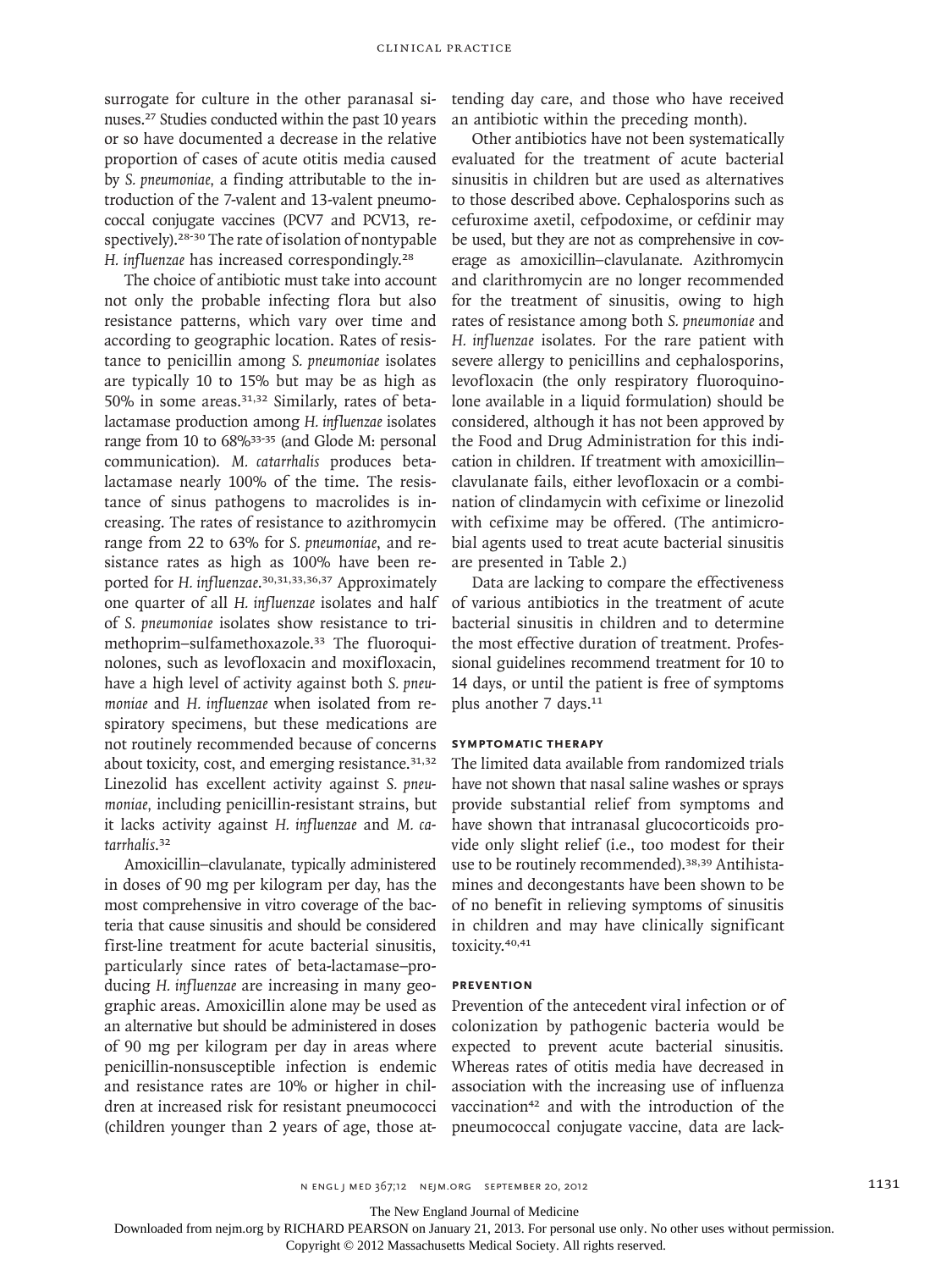|                                             | Table 2. Antimicrobial Agents Used in the Treatment of Sinusitis in Children.* |                                   |                                                                                                                                                                   |
|---------------------------------------------|--------------------------------------------------------------------------------|-----------------------------------|-------------------------------------------------------------------------------------------------------------------------------------------------------------------|
| Drug                                        | Dose                                                                           | <b>Adverse Events</b>             | Comments                                                                                                                                                          |
| Amoxicillin                                 | 40–90 mg/kg of body weight/day, administered in two doses                      | Diarrhea, rash                    | Higher dose should be used when there is a risk<br>of pneumococcal resistance                                                                                     |
| Amoxicillin-clavulanate <sup>+</sup>        | 40–90 mg of amoxicillin/kg/day, administered in two doses                      | Diarrhea, rash                    | Higher dose should be used when there is a risk<br>of pneumococcal resistance                                                                                     |
| Cefdinir                                    | 14 mg/kg/day, administered in one or two doses                                 | Diarrhea, rash                    |                                                                                                                                                                   |
| Cefixime                                    | 8 mg/kg/day, administered in one dose                                          | Diarrhea, rash                    |                                                                                                                                                                   |
| Cefpodoxime                                 | 10 mg/kg/day, administered in two doses                                        | Diarrhea, rash                    |                                                                                                                                                                   |
| Cefuroxime axetil                           | 30 mg/kg/day, administered in two doses                                        | Diarrhea, rash                    |                                                                                                                                                                   |
| Clindamycin (with cefixime)                 | 30–40 mg/kg/day, administered in three doses                                   | Diarrhea                          | Poor palatability in children                                                                                                                                     |
| Levofloxacin                                | 16 mg/kg/day, administered in two doses, 12 hr apart                           | Musculoskeletal discomtort        | Resistance may develop rapidly; not approved<br>by the FDA for this indication                                                                                    |
| Linezolid (with cefixime)                   | 20-30 mg/kg/day, administered in two or three doses                            | rash, lactic acidosis, neuropathy | and high-tyramine foods; not approved by the<br>Serotonin syndrome, myelosuppression, Interactions with selective serotonin inhibitors<br>FDA for this indication |
| * FDA denotes Food and Drug Administration. | †Amoxicillin-clavulanate is recommended as a first-line treatment.             |                                   |                                                                                                                                                                   |

ing to show similar declines in office visits or prescriptions for sinusitis in children.<sup>43</sup>

# AREAS OF UNCERTAINTY

The precise role of viral infection in the pathogenesis of acute bacterial sinusitis (as an antecedent event predisposing the patient to bacterial infection or as a concurrent infection) remains unclear. Whereas most episodes of acute bacterial sinusitis are believed to be preceded by viral upper respiratory tract infection, sinus-puncture studies have yielded viruses in less than 10% of patients.25,26 However, in most studies, samples have been obtained late in the course of illness (7 to 14 days after the onset of symptoms), when the viral yield would be lower, and the techniques used to identify the viruses have been much less sensitive than nucleic acid amplification.

It is uncertain whether *Staphylococcus aureus* plays an etiologic role in acute sinusitis. Although *S. aureus* has been identified in cultures obtained endoscopically in children, it has not been recovered from cultures obtained by means of sinus aspiration<sup>24,25</sup>; this discrepancy may be explained by contamination of endoscopically obtained cultures with nasal flora. Nonetheless, *S. aureus* has been identified as a pathogen in the complications of sinusitis in children.

Although our own data support the use of antibiotics in the treatment of acute bacterial sinusitis,<sup>2,14</sup> data from randomized trials of antibiotic therapy are inconsistent and limited. In addition, the most effective duration of treatment for acute bacterial sinusitis in children has not been investigated systematically.

# Guidelines

The Infectious Diseases Society of America (IDSA) has recently published recommendations for the management of acute bacterial sinusitis.44 The recommendations in this article are generally consistent with these guidelines. Prompt treatment is recommended for children who meet criteria suggestive of acute bacterial sinusitis (Table 1). High-dose amoxicillin–clavulanate (90 mg per kilogram per day, administered in two doses) is recommended as first-line therapy for children in regions where penicillin-nonsusceptible *S. pneumoniae* strains are endemic and resistance rates are 10% or higher, those in day care, those younger

The New England Journal of Medicine

†

Downloaded from nejm.org by RICHARD PEARSON on January 21, 2013. For personal use only. No other uses without permission.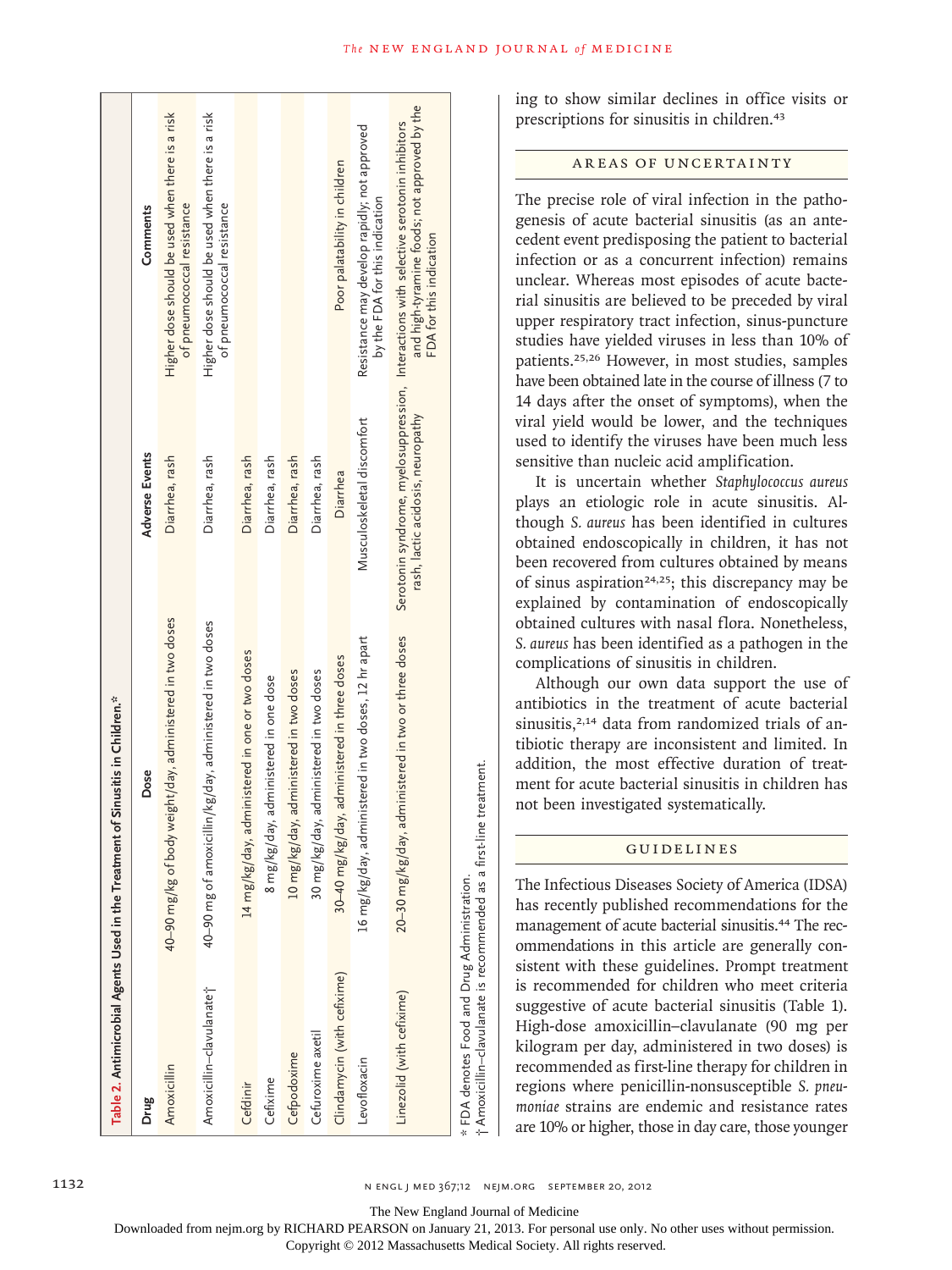than 2 years of age, and those who have been hospitalized or treated with antibiotics in the past month. If these risk factors are not present, standard-dose amoxicillin–clavulanate (40 mg per kilogram per day, administered in two doses) is recommended. Macrolides and trimethoprim– sulfamethoxazole are not recommended because of the high rates of resistance in the United States. Levofloxacin is recommended for children with a history of type I hypersensitivity reaction to penicillin. The recommended duration of treatment with amoxicillin–clavulanate or levofloxacin is 10 to 14 days in children.

## CONCLUSIONS AND R ecommendations

The presentation of the child described in the vignette — rhinorrhea and cough for 12 days is consistent with acute bacterial sinusitis. The diagnosis of sinusitis should be made on the basis of clinical criteria; imaging is not routinely indicated. Although the criterion of 10 or more days of symptoms is not absolute (and is infrequently met in cases of viral upper respiratory tract infection), in the majority of children with viral infection, symptoms will have resolved or diminished by this time. Given evidence, albeit inconsistent, that antimicrobial therapy for acute bacterial sinusitis significantly increases the likelihood of cure within 10 days, we would recommend antibiotic therapy for this child; amoxicillin–clavulanate would be the first choice and is consistent with IDSA guidelines. Although the optimal duration of therapy is not known, a course of 10 to 14 days is adequate in most patients. Gastrointestinal symptoms are a common side effect but are usually mild and self-limited. Neither antihistamines nor decongestants are recommended because they are unlikely to be of benefit and may have adverse effects.

No potential conflict of interest relevant to this article was reported.

Disclosure forms provided by the authors are available with the full text of this article at NEJM.org.

#### **References**

**1.** Revai K, Dobbs LA, Nair S, Patel JA, Grady JJ, Chonmaitree T. Incidence of acute otitis media and sinusitis complicating upper respiratory tract infection: the effect of age. Pediatrics 2007;119(6): e1408-e1412.

**2.** Wald ER, Nash D, Eickhoff J. Effectiveness of amoxicillin-clavulanate potassium in the treatment of acute bacterial sinusitis in children. Pediatrics 2009;124: 9-15.

**3.** Wald ER, Guerra N, Byers C. Upper respiratory tract infections in young children: duration of and frequency of complications. Pediatrics 1991;87:129-33.

**4.** Anand VK. Epidemiology and economic impact of rhinosinusitis. Ann Otol Rhinol Laryngol Suppl 2004;193:3-5.

**5.** Ray NF, Baraniuk JN, Thamer M, et al. Healthcare expenditures for sinusitis in 1996: contributions of asthma, rhinitis, and other airway disorders. J Allergy Clin Immunol 1999;103:408-14.

**6.** Chen CF, Wu KG, Hsu MC, Tang RB. Prevalence and relationship between allergic diseases and infectious diseases. J Microbiol Immunol Infect 2001;34:57-62. **7.** Gwaltney JM Jr, Hendley JO, Simon G, Jordan WS Jr. Rhinovirus infections in an industrial population. II. Characteristics of illness and antibody response. JAMA 1967;202:494-500.

**8.** Mitra A, Hannay D, Kapur A, Baxter G. The natural history of acute upper respiratory tract infections in children. Prim Health Care Res Dev 2011;12:329-34.

**9.** Ueda D, Yoto Y. The ten-day mark as a practical diagnostic approach for acute paranasal sinusitis in children. Pediatr Infect Dis J 1996;15:576-9.

**10.** Meltzer EO, Hamilos DL, Hadley JA, et al. Rhinosinusitis: establishing definitions for clinical research and patient care. J Allergy Clin Immunol 2004;114:155-212. **11.** Clinical practice guideline: management of sinusitis. Pediatrics 2001;108:798- 808. [Errata, Pediatrics 2001;108(5):A24, 2002;109:40.]

**12.** Lindbaek M, Hjortdahl P, Johnsen UL. Use of symptoms, signs, and blood tests to diagnose acute sinus infections in primary care: comparison with computed tomography. Fam Med 1996;28:183-8.

**13.** DeMuri GP, Wald ER. Complications of acute bacterial sinusitis in children. Pediatr Infect Dis J 2011;30:701-2.

**14.** Wald ER, Chiponis D, Ledesma-Medina J. Comparative effectiveness of amoxicillin and amoxicillin-clavulanate potassium in acute paranasal sinus infections in children: a double-blind, placebo-controlled trial. Pediatrics 1986;77:795-800. **15.** Diament MJ, Senac MO Jr, Gilsanz V, Baker S, Gillespie T, Larsson S. Prevalence of incidental paranasal sinuses opacification in pediatric patients: a CT study. J Comput Assist Tomogr 1987;11:426-31. **16.** Gwaltney JM Jr, Phillips CD, Miller RD, Riker DK. Computed tomographic study of the common cold. N Engl J Med 1994;330:25-30.

**17.** Kovatch AL, Wald ER, Ledesma-Medi-

na J, Chiponis DM, Bedingfield B. Maxillary sinus radiographs in children with nonrespiratory complaints. Pediatrics 1984;73:306-8.

**18.** Manning SC, Biavati MJ, Phillips DL. Correlation of clinical sinusitis signs and symptoms to imaging findings in pediatric patients. Int J Pediatr Otorhinolaryngol 1996;37:65-74.

**19.** Glasier CM, Ascher DP, Williams KD. Incidental paranasal sinus abnormalities on CT of children: clinical correlation. AJNR Am J Neuroradiol 1986;7:861-4.

**20.** Kristo A, Alho OP, Luotonen J, Koivunen P, Tervonen O, Uhari M. Crosssectional survey of paranasal sinus magnetic resonance imaging findings in schoolchildren. Acta Paediatr 2003;92:34- 6.

**21.** de Bock GH, Houwing-Duistermaat JJ, Springer MP, Kievit J, van Houwelingen JC. Sensitivity and specificity of diagnostic tests in acute maxillary sinusitis determined by maximum likelihood in the absence of an external standard. J Clin Epidemiol 1994;47:1343-52.

**22.** Garbutt JM, Goldstein M, Gellman E, Shannon W, Littenberg B. A randomized, placebo-controlled trial of antimicrobial treatment for children with clinically diagnosed acute sinusitis. Pediatrics 2001;107:619-25.

**23.** Kristo A, Uhari M, Luotonen J, Ilkko E, Koivunen P, Alho OP. Cefuroxime axetil versus placebo for children with acute respiratory infection and imaging evidence

The New England Journal of Medicine

Downloaded from nejm.org by RICHARD PEARSON on January 21, 2013. For personal use only. No other uses without permission.